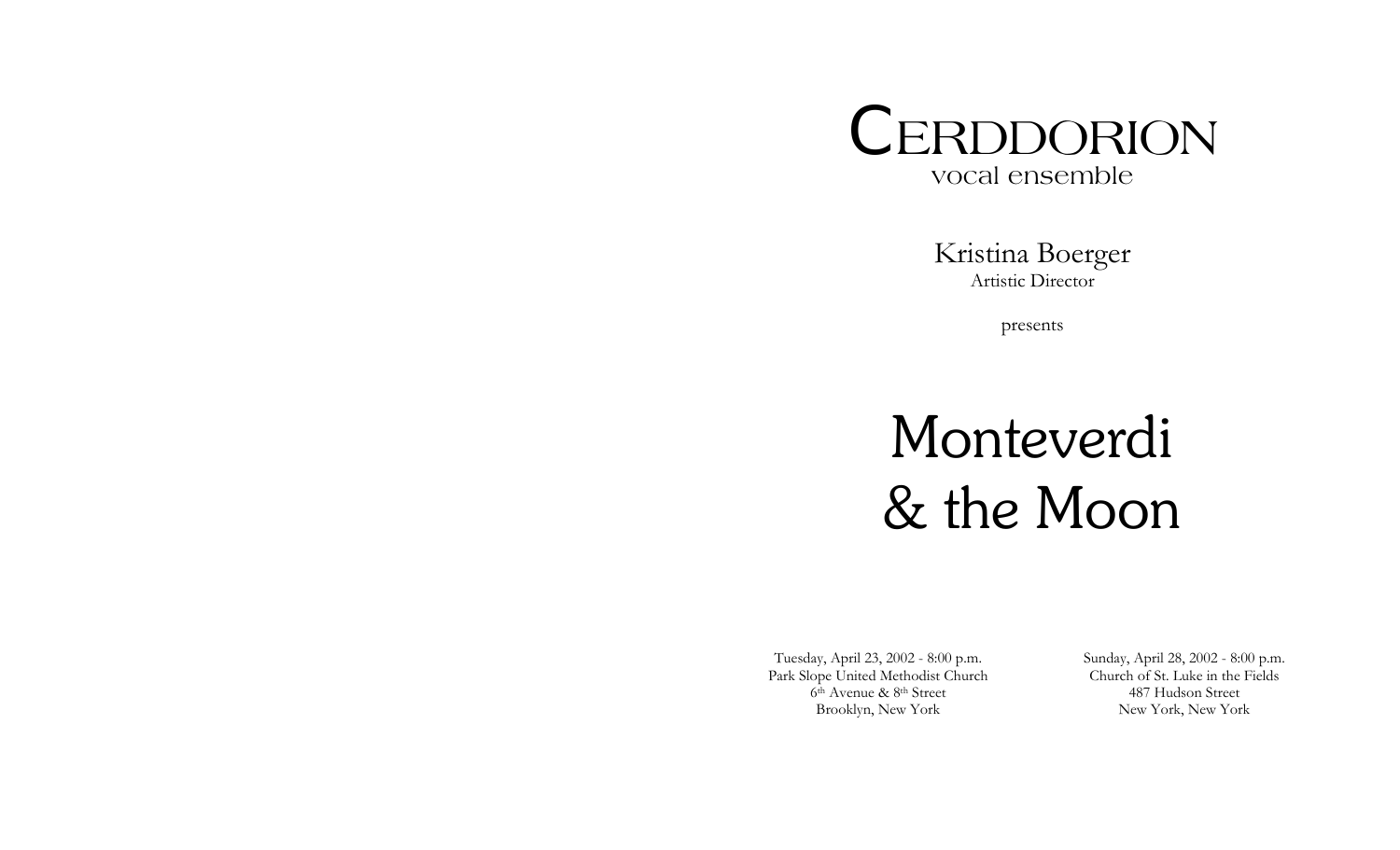### *Support Cerddorion*

Our concerts would not be possible without a great deal of financial assistance from our supporters. If you would like to make a tax-deductible contribution, please send a check (payable to Cerddorion NYC, Inc.) to:

> Cerddorion NYC, Inc. Village Station Post Office Box 946 New York, NY 10014

*We thank you for your support.* 

We would like to include you on our mailing list so that you will receive advance notification of our events. If you do not yet receive Cerddorion mailings, please complete the enclosed insert and hand it to an usher or chorister. You may also send an e-mail message with your name, address, and e-mail to rejtmar@msn.com.

### $D($

*Upcoming Season* 

We hope that you will join us for our 2002-03 season. For details, please watch your mail or visit us at www.cerddorion.org.

## *C*ERDDORION

### Prentice Clark Judith Cobb Panny King Susan Glass

Ellen Schorr

**SOPRANOS**

Marilyn Lenat Kate Kurz Eva Lund Deborah Malamud Wendy Reitmeier Cathy Markoff Jeanette Rodriguez Myrna Nachman

**ALTOS** 

**BASSES**

#### **TENORS**

David Deschamps Peter Cobb Dale Rejtmar Ron Scheff

Philip Gallo Norman Holman Frederick Irwin Jerry Nussenblatt Steve Parkey Togu Oppusunggu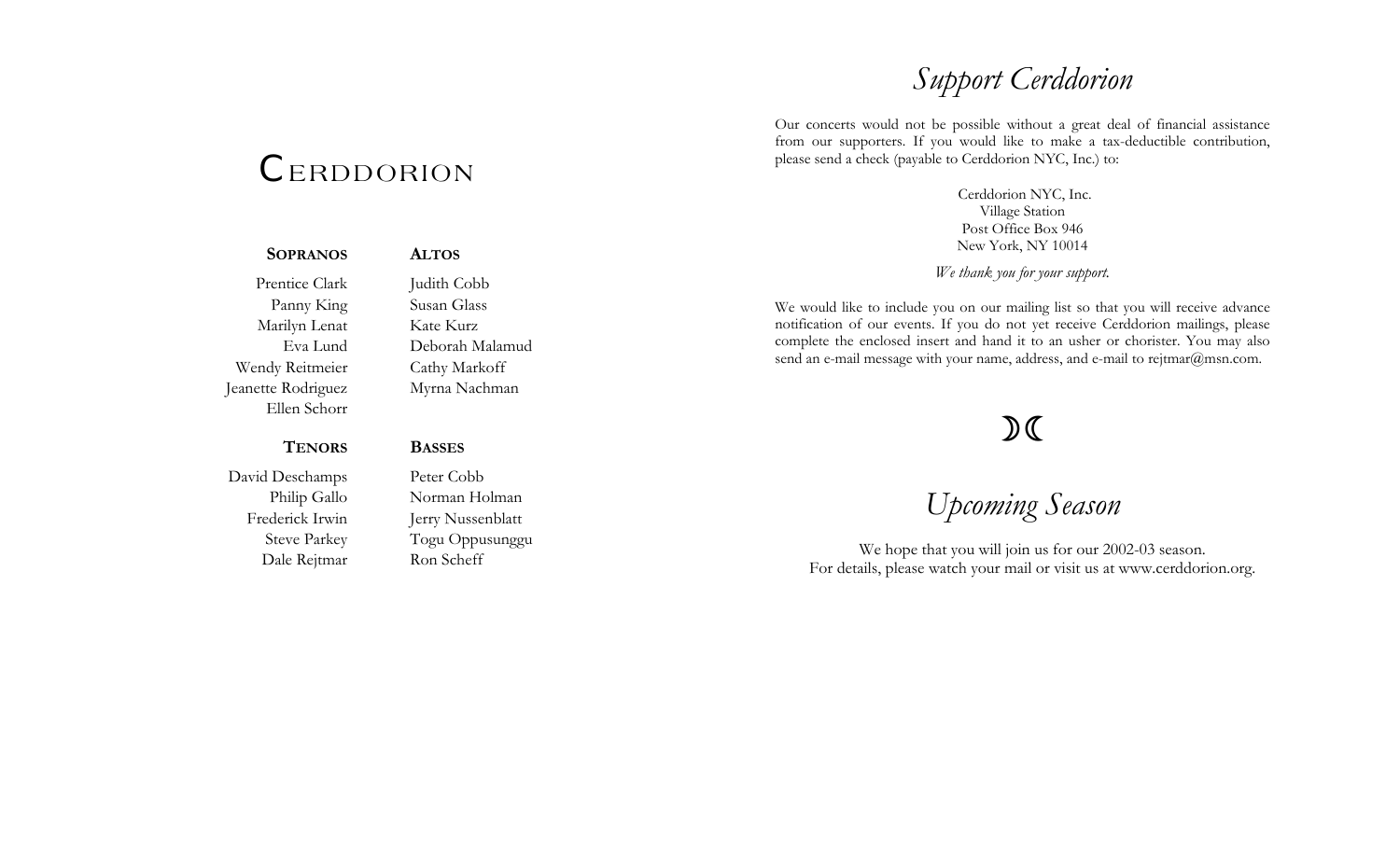### *Cerddorion*

Now in its seventh season, Cerddorion (the name means "musicians" in Welsh) has become one of the most admired ensembles in the thriving New York choral music scene.

As the group's name suggests, Cerddorion aspires to musicianship in its fullest sense, using the human voice to explore and fulfill the expressive potential of the art. Audiences have quickly come to know Cerddorion for its interpretive depth as well as its technical excellence.

Cerddorion's repertoire spans the choral literature, from the early Renaissance to new works. Past programs have focused on Josquin Desprez; Monteverdi; early American hymns and spirituals; double-choir works by Bach and Schütz; Brahms, Schubert, and Rheinberger; Delius, Elgar, and other post-Romantics; Hindemith and his contemporaries; and 20th-century New York City composers.

Since its foundation, Cerddorion has attracted significant recognition and numerous invitations to collaborate with other prestigious artists. In August 1998 and August 1999 the group served as the resident teaching ensemble for the Dennis Keene Choral Festival in Kent, Connecticut. With the acclaimed early music ensemble Concert Royal, Cerddorion has performed Bach's *Cantata 140* and Purcell's *Dido and Aeneas*. Last October Cerddorion lent its "ethereal sounds" (*Dance Insider*, 10/10/01) to a performance with Christopher Caines Dancers, produced by Dancing in the Streets and Dana Salisbury.

Robert Page, director of the Mendelssohn Choir of Pittsburgh and professor of Music at Carnegie Mellon University, has called Cerddorion "a chamber ensemble where 'ensemble' is the key word. The sheen, the matching of sounds is a joy to hear…whether it be Poulenc, Britten, Hindemith, Elgar or Victoria."

# $\mathfrak{D} \mathfrak{C}$

Cerddorion rehearses at the Church of the Most Holy Redeemer in the East Village. We gratefully thank Father Ronald Bonneau and the church staff for their generosity in allowing us regular use of their magnificent mid 19th Century Baroque-Romanesque sanctuary.

### *Program*

**Non mi è grave il morire** Claudio Monteverdi (1567-1643)

**Filli cara e amata***Ellen Schorr, Deborah Malamud, David Deschamps, Philip Gallo, Togu Oppusunggu*

#### **Tutte le bocche belle**

#### **Messa a quattro voce di cappella**

| I. Kyrie                                                                                                                                                                                                                                                                                                 |                    |
|----------------------------------------------------------------------------------------------------------------------------------------------------------------------------------------------------------------------------------------------------------------------------------------------------------|--------------------|
| II. Gloria                                                                                                                                                                                                                                                                                               |                    |
| III. Credo                                                                                                                                                                                                                                                                                               |                    |
| IV. Sanctus                                                                                                                                                                                                                                                                                              |                    |
| V. Agnus Dei                                                                                                                                                                                                                                                                                             |                    |
|                                                                                                                                                                                                                                                                                                          | $\ast$             |
| <b>See the Moon</b> ( <i>World Premiere</i> )                                                                                                                                                                                                                                                            | Tom Shake (b.1957) |
| $T = M_{\text{max}}$ 1. $\frac{1}{2}$ , $\frac{1}{2}$ 1. $\frac{1}{2}$ , $\frac{1}{2}$ , $\frac{1}{2}$ , $\frac{1}{2}$ , $\frac{1}{2}$ , $\frac{1}{2}$ , $\frac{1}{2}$ , $\frac{1}{2}$ , $\frac{1}{2}$ , $\frac{1}{2}$ , $\frac{1}{2}$ , $\frac{1}{2}$ , $\frac{1}{2}$ , $\frac{1}{2}$ , $\frac{1}{2}$ , |                    |

I. My heart is like the autumn moon

II. There's a clear wind among these bunched cliffs

III. Far, far, the mountain path is steep

IV. See the moon's bright blaze of light  *Marilyn Lenat, soloist*

\*

**Man in the Moon** Robert Dennis (b.1933)

- I. Brainy Teacher  *Prentice Clark, Philip Gallo, soloists* 
	-
- II. Wait A While Yet
- *Susan Glass, Jude Cobb, Myrna Nachman, Marilyn Lenat, soloists*
- III. The Man in the Moon
	- *Kate Kurz, Ellen Schorr, Marilyn Lenat, soloists*
- IV. The Covetous Man
- V. In April

*The program will be performed without intermission*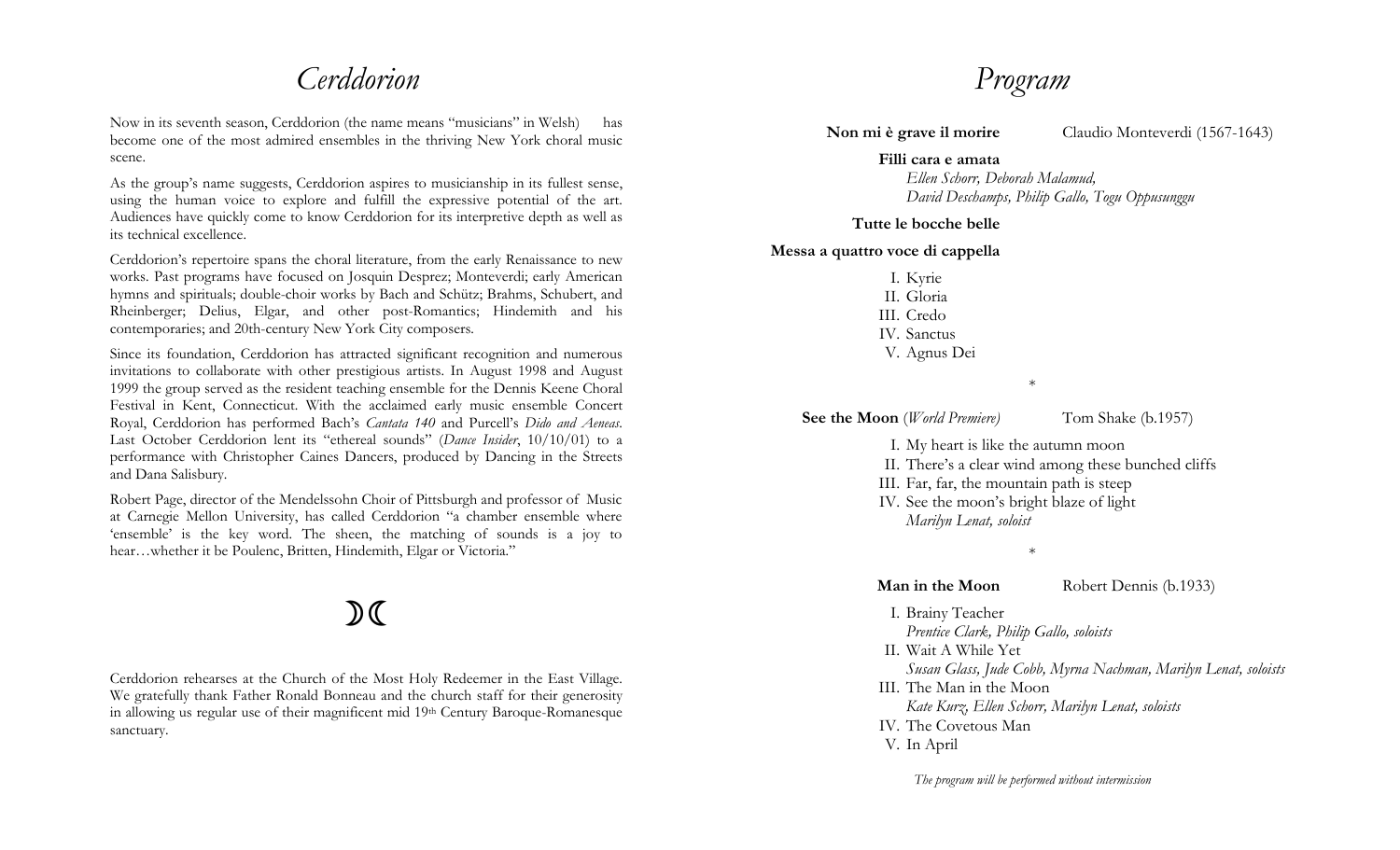**A** program entitled "Monteverdi and the Moon" ought rightly to involve cycles, and so we begin and end this evening singing the words of discontented lovers. Our opening selections come from Monteverdi's first two books o pro gram entitled "M o nteverdi an d the M o o n" ought rightly to involve cycles, and so we begin and end this evening singing the words of discontented lovers. Our opening 1590. These early efforts in his career bear dedications to his teacher Marc' Antonio Ingegnieri, the *maestro di cappella* in the cathedral of Monteverdi's hometown of Cremona. It was not until the 24-year-old Monteverdi's third of nine madrigal books was underway that he had received his first professional appointment—as *suonatore di vivuola* (violin player) in Mantua.

Music publishers in the 16th century found a ready market for madrigal collections among the clinician in several U.S. cities, in Québec City, and in Mar del Plata, Argentina. upper classes, for whom the skill of sightsinging had become a requisite social grace; to sing madrigals together at a dinner party was considered a choice form of entertainment. The mature Italian madrigal developed in response to a revival of interest in the Medieval verse of Petrarch, whose poetic forms and language style were imitated by a flurry of Renaissance poets. The classic madrigal poem—crafted in lines of seven or eleven syllables—treated the turbulent emotions provoked by romantic love and thus challenged composers to develop new expressive techniques. These included sudden harmonic shifts, a free alternation between polyphony and homophony, and rhythmic settings that closely approximate natural speech cadences. All these characteristics are heard in each of the madrigals presented tonight, though when viewed against the techniques of Monteverdi's later madrigals, their employment here may seem rather conservative.

Monteverdi's career developed contemporaneously with a rapid rise in the professionalization of singers. These new virtuosi were drawn to the madrigal genre, demanding its increased complexity and dramatization, with the result that the genre became the first to develop a significant passive audience. Perusing the evolution of the madrigal throughout Monteverdi's nine books, one sees clearly his responses to this demand: the eventual incorporation of *basso continuo* supported extended and virtuosic solo passages, and the latest books contain phrases whose difficulty still challenges the best singers today. Of course, the ultimate response to singers demanding rapt audiences and listeners demanding dazzling singing was the *dramma per la musica*, or opera, which emerged in Monteverdi's lifetime. His *L'Orfeo* is the earliest extant opera. Monteverdi's gift for experimental and extravagant writing in these secular genres found its way into his sacred output as well, most especially in his *Vespro della Beata Vergine* of 1610. Aficionados familiar with the vocal pyrotechnics and instrumental splendor of the *Vespro* may be surprised by the simplicity of the Mass presented tonight. Composed in 1641 but published only posthumously, this *a cappella* setting maintains a simple, four-voice texture throughout. The use of choral homophony is restricted to selected passages in the lengthy Gloria and Credo texts. Its harmonic language avoids the unprepared dissonances for which Monteverdi had become (in)famous many years earlier. The work is remarkable, then, for the beauty created through such chastity and economy of means. This offering from the last productive period of Monteverdi's life provides a fitting complement to the youthful madrigals with which we began, representing in a sense what is both the beginning and the end point in the full circle of the master's career.

*Kristina Boerger* 

An accomplished singer, conductor, choral arranger, and composer, Kristina Boerger comes from Champaign-Urbana, where she earned a D.M.A. in choral conducting and literature from the University of Illinois. Currently a professor of Music History at Barnard College, Dr. Boerger has also served on the faculties of Lake Forest College and Millikin University. She has been a guest conductor, adjudicator, and ensemble

As F oundi n g Director of AMASONG, an e nsemble for 60 wo men's v oices, Dr. Boerger has conducted and produced two award-winning compact disc recordings, appeared in several national venues, and toured the Czech Republic. Her work with AMASONG is the subject of a documentary currently in production for broadcast on public television.

Dr. Boerger received her formative musical training from pianist Annie Sherter. Ensembles throughout the country sing her choral arrangements and compositions. In 2000, she won the GLAMA for Best Composition.

As a singer in a variety of styles, she has appeared on stage and on disc with The Tallis Scholars, The King's Noyse, Rocky Maffit, Pan Morigan, and Urban Bush Women, as well as in oratorio and Baroque opera roles with B.A.Ch. and Concerto Urbano.

She currently performs as a soprano with the acclaimed early music ensemble Pomerium and with the Western Wind Vocal Ensemble, a sextet renowned for its performing, recording, and music education activities.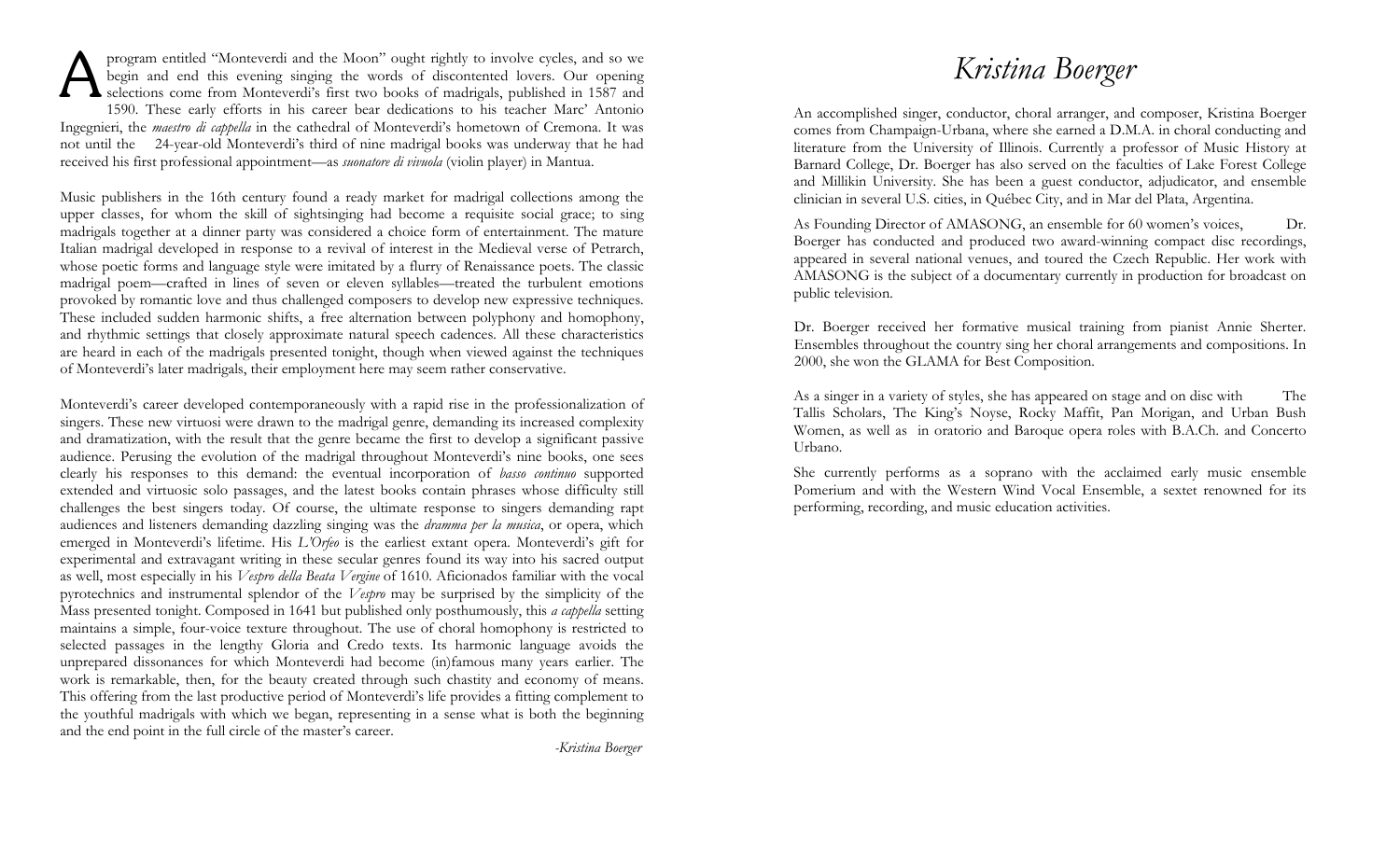#### **V. In April**

*A very direct passionate lyric taken from the Harley Manuscript (ca. 1350), although the poet seems to anticipate being rejected.* 

> In April, when, as all can hear, the nightingale is singing. When with leaf and grass and blossom, woods are green and springing. Then love into my heart its spear so keen and sharp is flinging. Night and day it drinks my blood: with woe my heart is stinging.

All this year I've been in love, and I can love no more: My sighing for your grace was endless, lover I adore. But love is yet no nearer me, and that afflicts me sore. Sweet darling, I have loved you long, so hear me, I implore.

Sweet darling, let me beg from you a single loving speech, For while I live, no other girl would I in love beseech. With love of yours, beloved sweet, more blisses I might reach: A loving kiss from your dear mouth would be my curing leech!

Sweet darling let me beg from you a single loving favour: If you love me as men say, and I but dimly savour, And if you wish it, give your love a far more open flavour, For I am so obsessed with you, my sickened spirits quaver.

From Lincoln, Lindsey, Lound, Northampton, round for many a mile, I've never seen a prettier girl who could my heart beguile. Sweet darling, let me beg you, be my lover for a while. My woe in song I must lament To her who caused my discontent.

#### **Non mi è grave il morire** *Text: B. Gottifredi*

Non mi è grave il morire Anzi il viver m'annoia Donna per aquetar vostro desire Sapend'esser voler vostro ch'io moia

Ben morrei più contento S'io fossi inanzi a voi di vita spento Et vi vedess'a sorte Lagrimar per pietà de la mia morte.

#### **Filli cara e amata***Text: A. Parma*

Filli cara e amata Dimmi per cortesia Questa tua bella bocca non è mia? Ahi! non rispondi ingrata,

E col silenzio nieghi D'ascoltar i miei prieghi Piacciati almen se taci D'usar in vece di risposta i baci.

#### **Dying does not trouble me**  *Trans.: Daniela Noe*

Dying does not trouble me. To the contrary, it is living that disturbs me. Lady, to quench your desire, Knowing it to be your will that I die,

I should die much happier If my life were extinguished before you And I might see you perchance Shed tears of pity over my death.

#### **Dear and beloved Filli** *Trans.: Daniela Noe*

Dear and beloved Filli, Be so kind as to tell me: Is this, your beautiful mouth, not mine? Ah, ingrate, you do not respond!

And with your silence you decline To attend to my pleas. May it please you at least, if you keep silence, To employ, in lieu of an answer, kisses.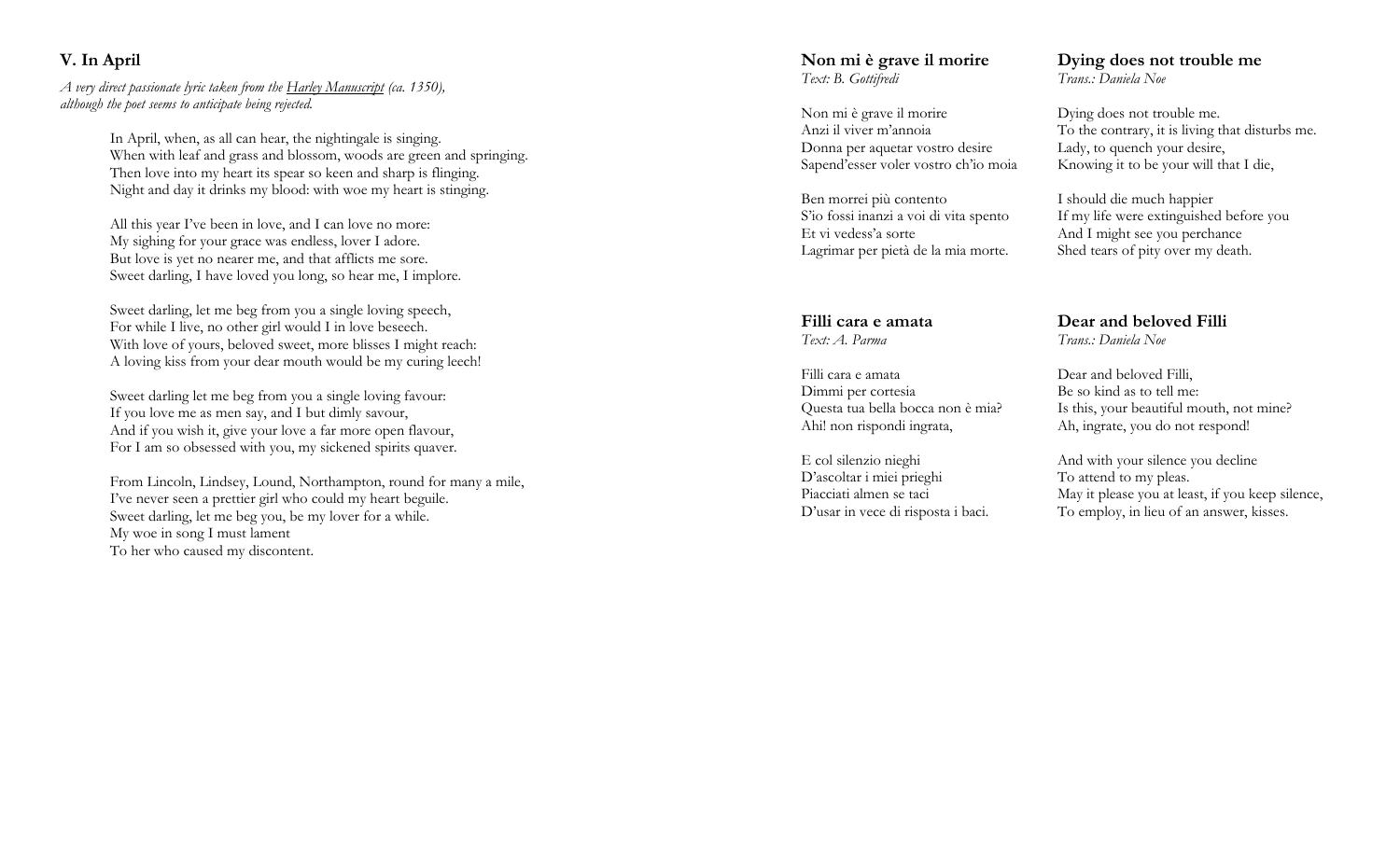#### **Tutte le bocche belle***Text: Alberti*

Tutte le bocche belle In questo nero volto Ai baci sfida La mia nemica infida

Restanvi i baci impressi Quasi amorose stelle Nel vago oscuro velo Onde s'amat'il cielo

O perchè non poss'io Cangiar m'in lui Ch'intorna'a gl'occhi miei Per mille baci mille stell'havrei.

#### **All the beautiful mouths** *Trans.: Daniela Noe*

My treacherous enemy Challenges all the beautiful mouths In this black visage To kisses.

The kisses remain engraved Like loving stars On the fair, dark veil In which the sky covers itself.

O, why can I not Become the sky, That around my eyes I might have for a thousand kisses, a thousand stars. Wherever he is, on high or much higher, Alive on the moon, and born there and bred, He leans on his fork like a weary grey friar, A crooked old idler half crippled with dread.

It's long since we saw him, and if you inquire, You'll find that his searching for thorns hasn't sped. The bailiff has spotted him hacking down briar, And taken a pledge that he'll bother his head.

The fellow won't listen, though loudly I cry. I reckon he's deaf: Devil take him, I say! In spite of my bellows, he just won't try, He hasn't a clue about justice's way. Hi! Hubert, you stockinged old magpie, hi! There's a gorge busy gobbling you! Get clear away! My teeth grind with rage as I get no reply, And the chap won't show up before dawn of the day.

#### **IV. The Covetous Man**

*A reflection of the traditional church's disdain for earthly riches.* 

He's all alone and has other: No son, no sister and no brother. He's no child of good upbringing: To his work he's always clinging.

He only thinks about himself, And sweats and toils for private pelf. Day and night, alone at tilth. He lets his soul be clad in filth.

He's all alone and has no other.

 $\mathcal{D}$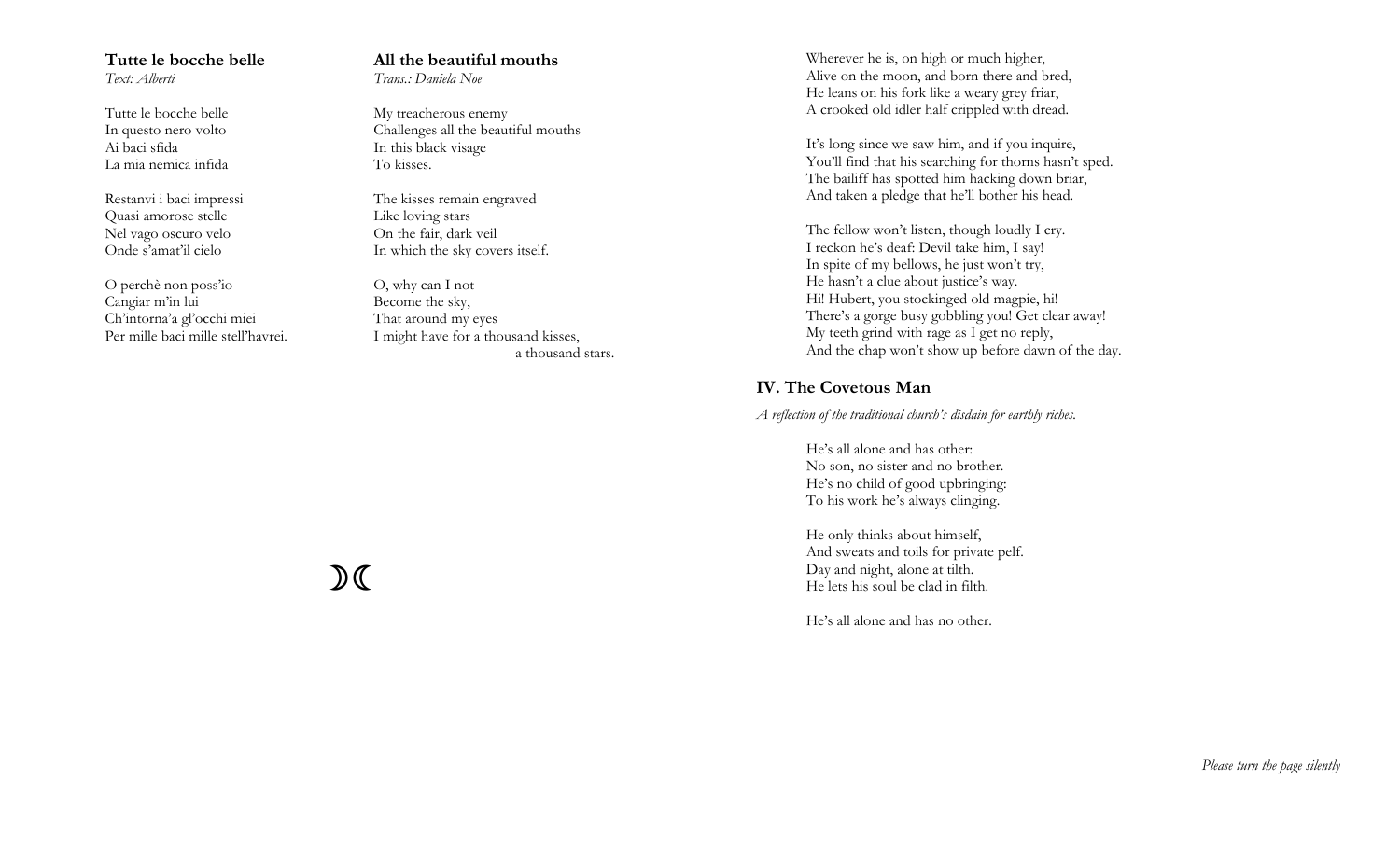For many times we groan and sigh, when signals from his glinty eye make you beat our backs. For you and he are of one mind, and daily you are close combined to give us mighty whacks!

#### **II. Wait A While Yet**

*The poet's adaptation of an excerpt from St. Augustine's Confessions.* 

 Lord, you called to me, But I gave no reply. But slowly, sleepily, "Wait a while yet! Wait a little!" But "yet" and "yet" goes on and on, And "wait a little" grows too long.

#### **III. The Man in the Moon**

*The Man in the Moon was imagined to be the unfortunate (but widely celebrated!) underdog of the period: a poacher on a rich man's land.* 

> The Man in the Moon can stand or stride. And on a forked stick a bundle he bears. Much wonder it is that he doesn't slip-slide: For fear of a fall he shudders and veers. By the freezing of frost he is heavily tried. His clothing gets ripped when his thorn-faggot tears. And only that burden of thorn can decide When he bends down and sits, or what clothing he wears.

What route do you think that the weird chap takes? One foot is behind and the other before, He moves not a yard by the effort he makes! Such a slow-moving fellow the world never saw! He's out in the field and fiddling with stakes, And wants to find thorns to strengthen his door: The day will be lost if his double-edged ax Won't chop him a load to bundle and store.

#### **Messa a quattro voce di cappella**

Lord, have mercy Christ, have mercy Lord, have mercy

#### **Kyrie**

Kyrie eleison Christe eleison Kyrie eleison

#### **Gloria**

Gloria in excelsis Deo; et in terra pax hominibus bonae voluntatis. Laudamus te; benedicimus te; Adoramus te; glorificamus te. Gratias agimus tibi propter magnam gloriam tuam, Domine Deus, Rex caelestis, Deus Pater omnipotens.

Domine Fili unigenite Jesu Christe; Domine Deus, Agnus Dei, Filius Patris, qui tollis peccata mundi, miserere nobis; qui tollis peccata mundi, suscipe deprecationem nostram; qui sedes ad dexteram Patris, miserere nobis.

Quoniam tu solus sanctus: tu solus Dominus: tu solus altissimus, Jesu Christe: cum Santo Spiritu, in gloria Dei Patris. Amen.

Glory to God in the highest and on earth peace to people of good will. We praise thee, we bless thee, we adore thee, we glorify thee. We give thanks to thee for thy great glory. Lord God, heavenly King, God the Father almighty.

Lord Jesus Christ, the only-begotten Son of the Father. Lord God, Lamb of God, Son of the Father: Thou who takest away the sins of the world, have mercy on us. Thou who takest away the sins of the world, receive our prayer. Thou who sittest at the right hand of the Father, have mercy on us.

For Thou alone art holy, Thou alone art the Lord, Thou alone art the most high, Jesus Christ: with the Holy Spirit in the Glory of God the Father. Amen.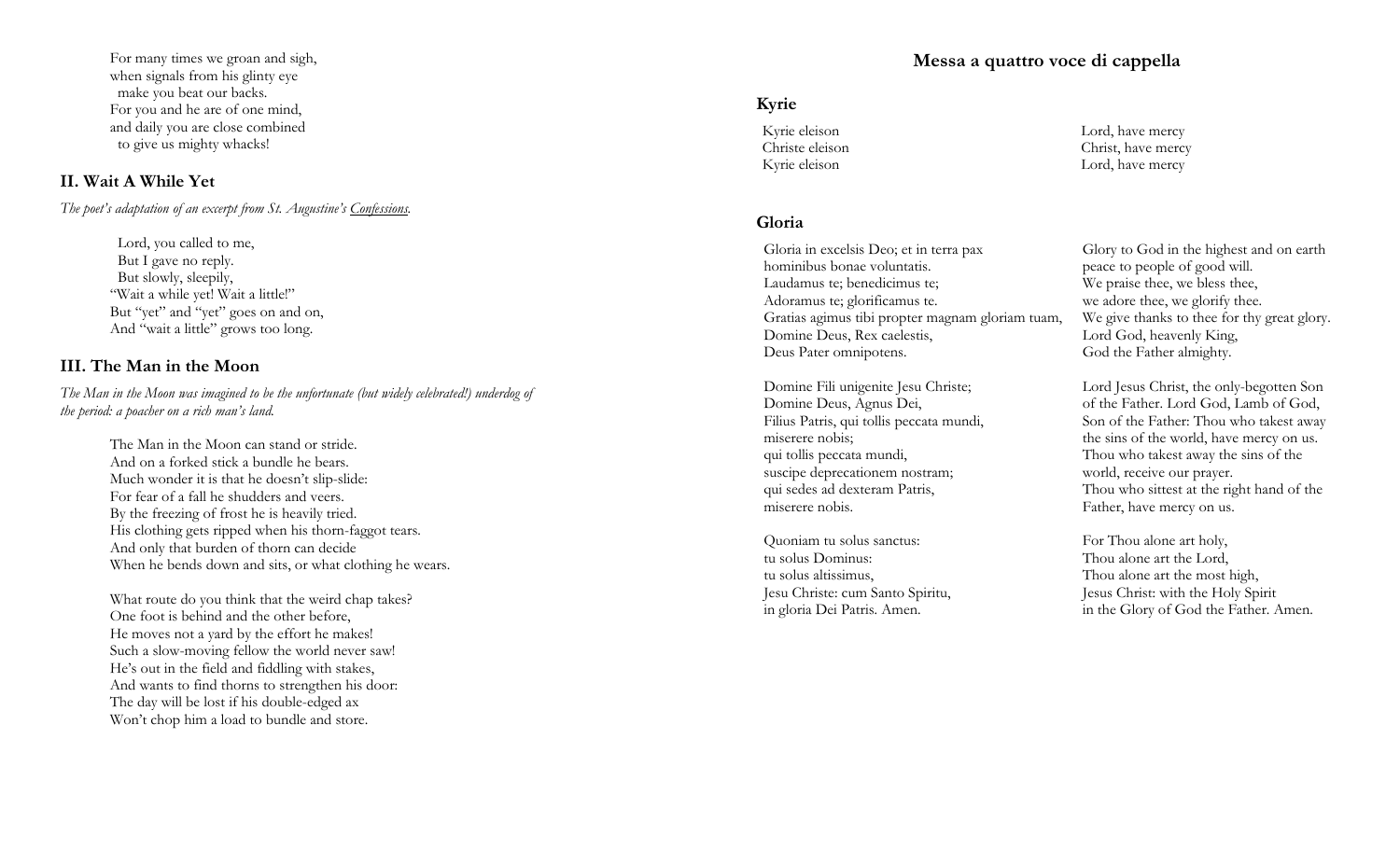**Credo** 

Credo in unum Deum Patrem omnipotentem, factorem coeli et terrae visibilium omnium et invisibilium.

Et in unum Dominum Jesum Christum, Filium Dei unigenitum. Et ex Patre natum ante omnia saecula. Deum de Deo, Lumen de lumine, Deum verum de Deo vero. Genitum, non factum, Consubstantialem Patri, Per quem omnia facta sunt: Qui propter nos homines Et propter nostram salutem Descendit de coelis.

Et incarnatus est de Spiritu Sancto Ex Maria Virgine: Et homo factus est. Crucifixus etiam pro nobis: Sub Pontio Pilato Passus et sepultus est. Et resurrexit tertia die Secundum scripturas, Et ascendit in coelum: Sedet ad dexteram Patris. Et iterum venturus est cum gloria Judicare vivos et mortuos Cujus regni non erit finis.

Et in spiritum Sanctum Dominum et Vivificantem, qui ex patre filioque Procedit. Qui cum patre et Filio simul Adoratur et conglorificatur; qui Locutus est per Prophetas; et in unam Sanctam catholicam et apostolicam Ecclesiam. Confiteor unum baptisma In remissionem peccatorum. Et expecto resurrectionem mortuorum. Et vitam venturi saeculi. Amen.

I believe in one God the almighty Father, maker of heaven and earth, of all that is seen and unseen.

And in one Lord Jesus Christ, Only-begotten Son of the Father, Born of the Father before all ages. God from God, light from light, True God from true God. Begotten, not made, Of one being with the Father, By whom all things were made: Who for all people And for our salvation Came down from heaven.

And of the Holy Ghost was made flesh from the Virgin Mary: And was made man. He was crucified for us: Under Pontius Pilate, He suffered and died. And He rose again on the third day, According to the Scriptures, And ascended into heaven: He is seated at the right hand of the Father. And He will come again in glory to judge the living and the dead Whose kingdom shall have no end.

And I believe in the Holy Ghost, The Lord and giver of life, Who proceedeth from the Father and the Son. Who with the Father and the Son together is worshipped and glorified, Who spake by the Prophets. And I believe in one Holy Catholic and Apostolic Church. I acknowledge one Baptism for the remission of sins. And I await the resurrection of the dead, and the life of the world to come. Amen.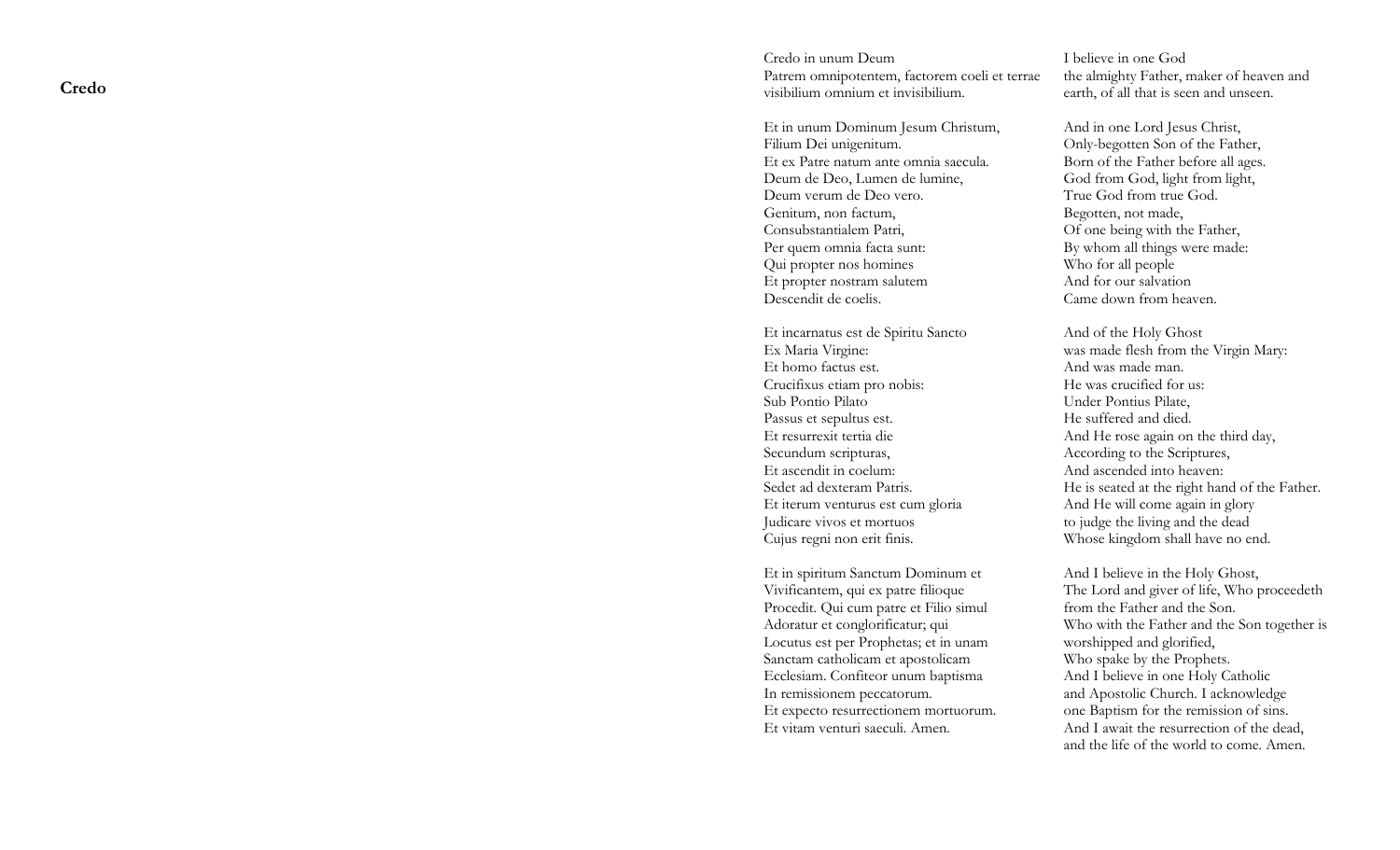In 1978, the Western Wind Ensemble commissioned the song cycle *Man in the Moon*. The five poems date from ca. 1250 - ca. 1410 and they describe some of the characters and concerns—<br>both worldly and spiritual—familiar to t n 1978, the Western Wind Ensemble commissioned the song cycle *Man in the Moon*. The five<br>poems date from ca. 1250 - ca. 1410 and they describe some of the characters and concerns—<br>both worldly and spiritual—familiar to th p oems date fro m ca. 1250 - ca. 1410 an d they describe some of the characters and concerns older forms an d dialects of En glish, the texts were translated into modern English by Brian Stone.

#### **Robert Dennis**

Robert Dennis's recent commissions and performances include pieces composed for the Denver Project, the New York City Opera, the Western Wind Ensemble, the Jubal Trio, the American Brass Quintet, Calliope, the New York Women's Chorus, and the Lincoln Center Institute. His music for orchestra has been performed by the Cleveland, Chicago, and Louisville Symphony Orchestras. Mr. Dennis has also composed extensively for theater and film, including scores for productions at (among others) the Arena Stage, the Guthrie Theater, and Circle in the Square. Three of his eight scores composed for the Pilobolus Dance Theater were performed on the PBS series "Dance in America." Mr. Dennis was composer-in-residence for the Western Wind Vocal Ensemble in 1990-91, and 1996-97. He has written eight pieces for the group, including *Man in the Moon*.

#### **I. Brainy Teacher**

*When a master of the arts received his degree, he was traditionally given a birch rod, which he was expected to use on his students.* 

- Brainy teacher! Is it your<br>desire to beat us daily more? (like a bloomin' lord!) We'd rather leave your school for good and learn another livelihood, than jump to your bossy word!
- But if we caught you, with God's will, at the stones beside the mill, or by the crabapple tree, We'd scar you once upon the skin for every swishing: then your kin would give you sympathy!

And if the Devil, he's your puck, waved his claw to bring you luck, you'd get it then worse still. If he prayed one word for you, we'd knock him down and belt him too! Not spare you at his will.

**III. Far, far, the mountain path is steep**  *Text: Shih-te, Trans.: James Sanford & J.P. Seaton*

> far, far, the mountain path is steep thousands of feet up, the path is dangerous and narrow on the stone bridge the moss and lichen green from time to time, a sliver of cloud flying cascades hang like skeins of silk image of the moon from the deep pool shining once more to the top of Flowering Peak there waiting, still the coming of the solitary crane

### **IV. See the moon's bright blaze of light**

*Text: Shih-te, Trans.: James Sanford & J.P. Seaton*

> see the moon's bright blaze of light a shining lamp, above the world full glistening and hanging in vast void that brilliant jewel, its brightness through the mist

some people say it waxes, wanes theirs may but mine remains as steady as the Mani Pearl this light knows neither day nor night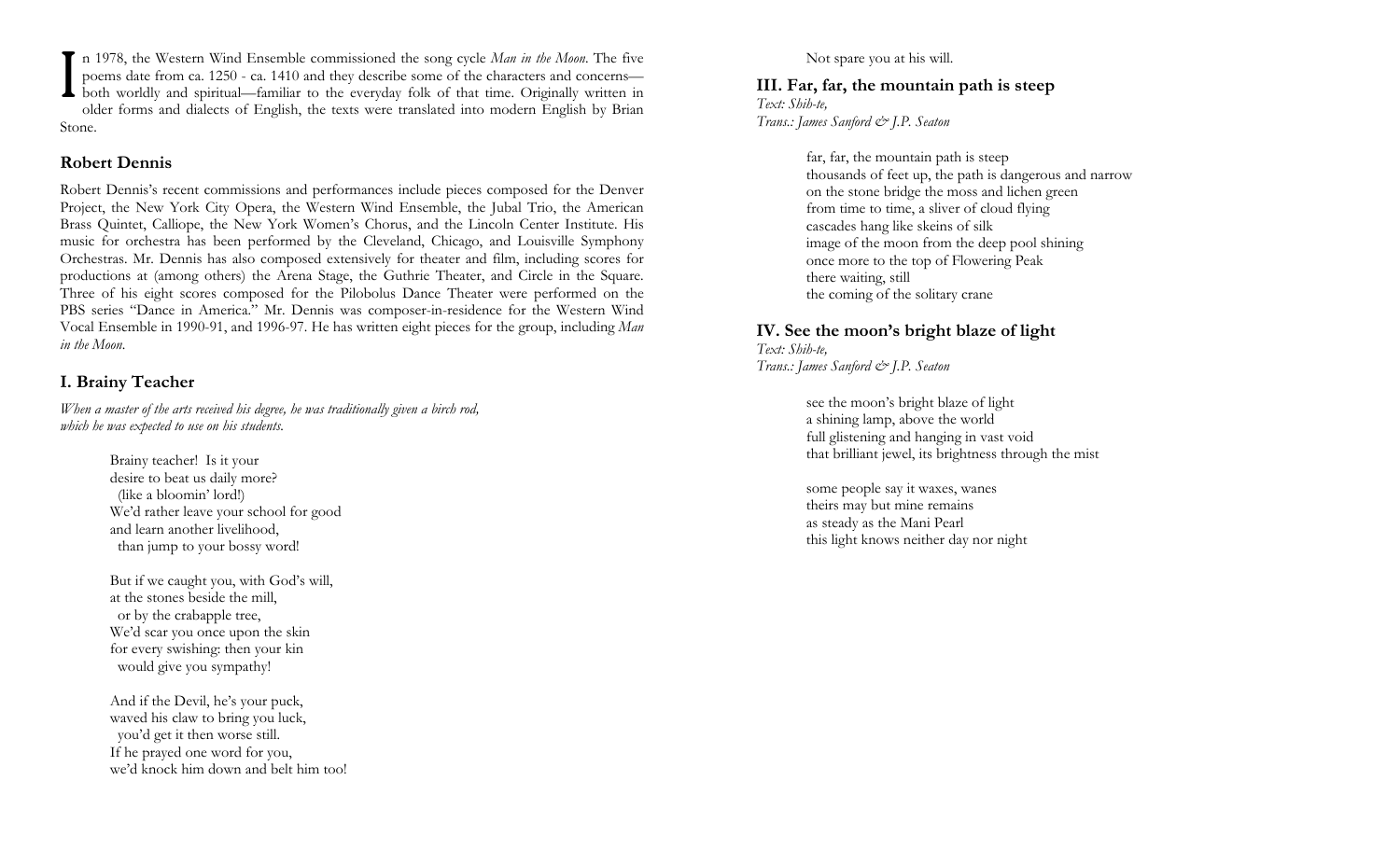#### **Sanctus**

Sanctus, sanctus, sanctus, Dominus Deus Sabaoth. Pleni sunt coeli et terra gloria tua. Hosanna in excelsis. Benedictus qui venit in nomine Domini. Hosanna in excelsis.

#### **Agnus Dei**

Agnus Dei, qui tollis peccata mundi, miserere nobis. Dona nobis pacem.

Holy, holy, holy, Is the Lord God of Hosts. Heaven and earth are full of thy glory. Hosanna in the highest. Blessed is he that cometh in the name of the Lord. Hosanna in the highest.

who takest away the sins of the world,

 $\mathcal{D} \subset \mathcal{C}$ 

Lamb of God,

have mercy on us. Grant us peace.



ee the Moon is a cycle of four short pieces that are thematically organized around images of the moon from Chinese Ch'an (Zen) Buddhist poetry. A recurrent theme in classical Chinese poetry, the moon is particularly import where the full moon often symbolizes enlightenment.

The texts chosen for these pieces are taken from English translations of the poems of Han-Shan and Shih-te, two legendary figures from the T'ang Dynasty (618-907 CE). Han-Shan (which translates as "Cold Mountain" was an eccentric hermit living in the T'ien T'ai mountains. He and Shih-te ("The Foundling"), a kitchen worker at a nearby monastery, were companions who often spent their evenings together writing poetry and looking at the moon.

Musically, the structure of these four pieces mixes stasis and motion, using harmonies alternately spare and dense; sometimes the effect is spacious and open, sometimes bunched and close. In the first piece, *My heart is like the autumn moon,* two musical themes are interwoven. After the wordless expression of the first theme, the second theme sets the whole text of the poem, which likens the human heart to the autumn moon (a full moon): bright, incomparable, and inexplicable. The first theme then returns in counterpoint, with fragments of the poem being sung by various sections of the chorus. Finally, the two themes are woven together, with the first theme being sung by the basses and tenors in parallel fifths, and the second theme being carried in harmony by the altos and sopranos.

The second piece, *There's a clear wind among these bunched cliffs,* is a fairly straightforward presentation of the text of the poem from beginning to end. The broad, slow movement of the music reflects the poem's image of a solitary old man gazing at the moon from cold and misty cliffs. Harmonic changes drive the music forward, often using stacked intervals of fourths and fifths, sometimes combined in very open chords, other times combined in chords that are quite harmonically tight.

In its opening section, *Far, far, the mountain path is steep* adapts the music to the text, which describes a dangerous, narrow mountain path. The musical passage, dangerous and narrow as well for the singers to negotiate, leads into an idyllic alto melody, describing the path's beauty, despite (or, perhaps, because of) its danger. The whole chorus then joins in and the combined voices bring the piece to a climax, singing of the "image of the moon from the deep pool shining." Finally, a musical regrouping, which leads to the not quite consonant final chord, represents the still, but seemingly unfulfilled state the poet describes awaiting, upon a mountain peak, the appearance of a solitary crane.

The final piece, *See the moon's bright blaze of light,* opens with an ostinato passage sung by the basses and tenors. Just as this repeated pattern forms the foundation for this fourth piece, the text of this passage "see the moon" thematically underlies not only this piece, but also the entire cycle.

Musical intervals of fourths and fifths set the primary tone of this ostinato, combining with the slow, repeated rhythm to produce an almost ritualistic quality.